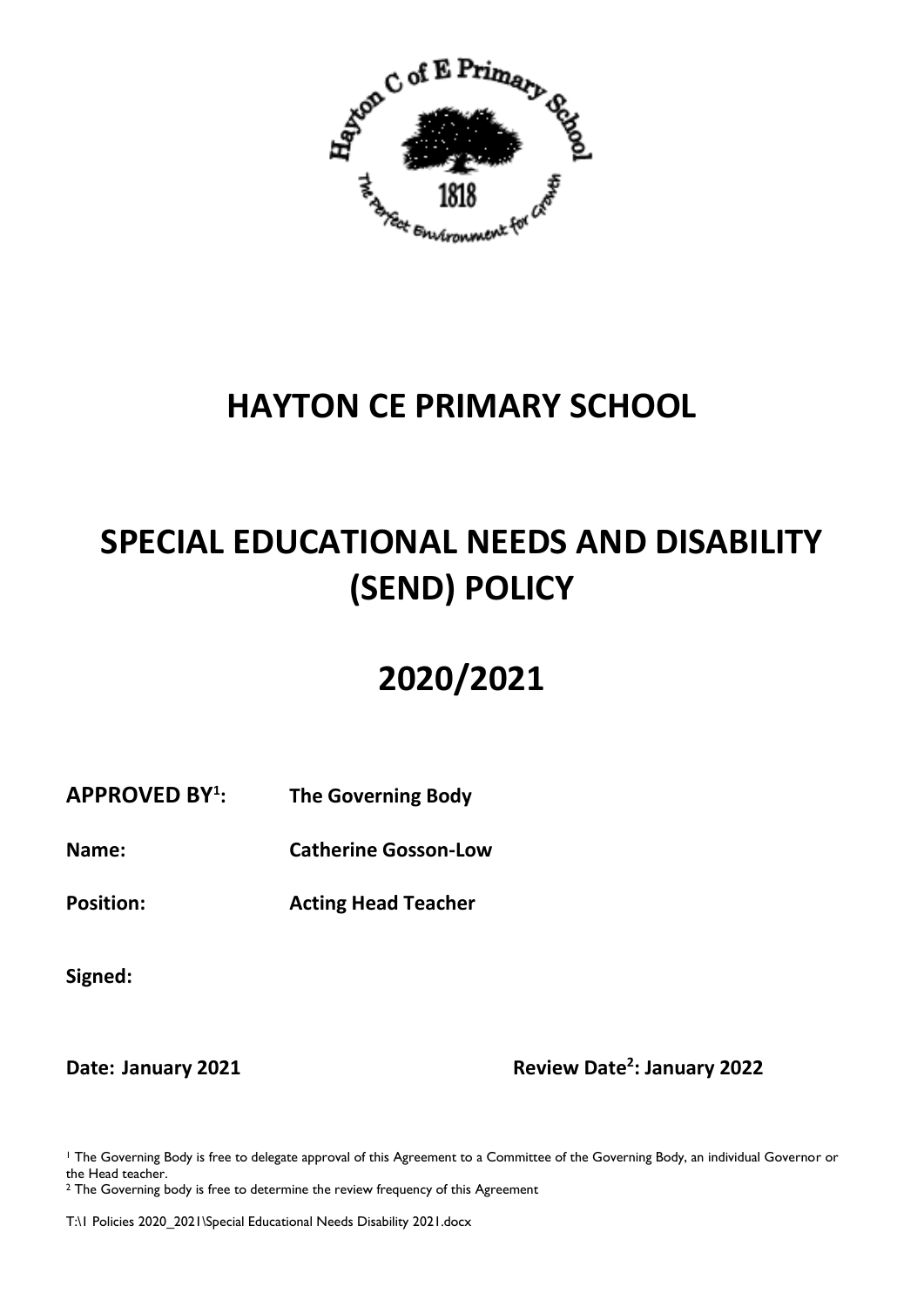# **Special Educational Needs and Disability (SEND) Policy**

# **Our Aims**

At Hayton Church of England Primary School, we have high aspiration and expectation for children with SEND. Children with special educational needs and disability are provided with equal access to a broad, balanced and relevant curriculum. We aim to provide children with the opportunity to make full use of their potential and seek to develop positive and confident learners. We value the support of parents in this process. All staff are responsible for supporting and developing children's special educational needs. Hayton School complies with the Code of Practice May 2015.

The identification of SEND is built into the overall approach to monitoring the progress and development of all pupils.

# **Definition of Special Educational Needs and Disabilities**

Children have special educational needs and disability if they have a *learning difficulty or disability* which calls for *special educational provision* to be made for them.

Children have a learning difficulty if they:

- a) Have a significantly greater difficulty in learning than the majority of children of the same age, despite quality first teaching; or
- b) Have a disability which prevents or hinders them from making use of educational facilities of a kind generally provided for children of the same age in schools.

# **Objectives**

In order to meet the special educational needs of our children at Hayton we will:

- Identify children with special educational needs and disability and ensure that their needs are met through suitable support and intervention.
- Provide learning opportunities that will enable children to develop their learning skills, raise their self-esteem and develop a positive self-image.
- Use resources effectively to support children with SEND.
- Ensure that children with special educational needs and disability are included in all the activities of the school.
- Keep records and track the progress of children with SEND.
- Provide on-going training for all staff working with children with SEND.
- Ensure parents are informed of their child's special needs and that there is effective communication between parents and school
- Ensure that learners and their parents express their views and are involved in decisions which affect their education
- Promote effective partnership and involve outside agencies when appropriate.
- Collaboration between education, health and social services whenever required.

# **Named Persons**

The Special Educational Needs and Disability Co-ordinator (SENDCo) is: Mrs C. Platton [cplatton@hayton.cumbria.sch.uk](mailto:cplatton@hayton.cumbria.sch.uk)

The Special Educational Needs and Disability Governor is: Mrs V Evans

# **Coordinating Provision**

The School maintains records of all pupils in order to track and assess progress.

Initially, concerns will be raised with the Head Teacher and SENDCo and monitored by the class teacher and within school. Where concerns persist, the SENDCo, Head Teacher, class teacher and parents/guardians (wherever possible), will review how to proceed and intervention programmes and/or additional support will be provided to target specific needs. Progress and response to the strategies will be monitored and reviewed using the plan, do, review cycle.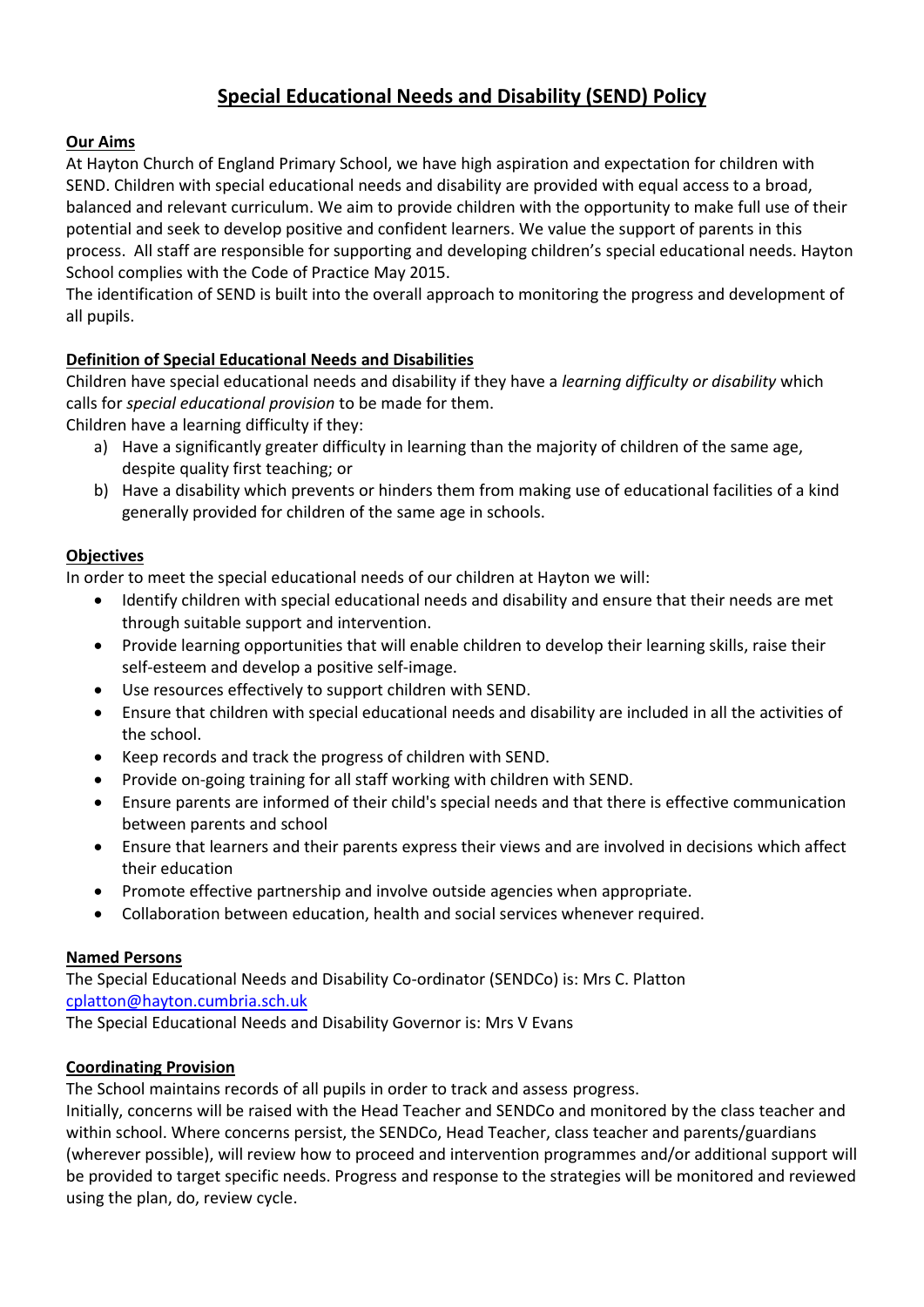The review will evaluate the progress made and a decision will be taken that:

- a) no further special help is required;
- b) there is a need to continue the existing provision
- c) there is a need to move to the next stage.

# **SEND Support in School**

We aim for early identification of special educational needs and disability so we can support and assist progress as soon as concerns are raised. In identifying a child as needing SEND support the class teacher, working with the SENDCo, will carry out a clear analysis of the pupils needs. A wide range of assessment strategies/tool will be accessed depending upon the area of need. When a member of staff identifies a child with special educational needs and disability the class teacher will provide interventions that are additional to or different from those provided as part of the school's usual differentiated curriculum.

This will be considered when:

- the attainment gap between the child and the child's peers is widening;
- the attainment is much less than that of the majority of peers;
- current progress is significantly less than the child's previous rate of progress;
- there is little progress or improvement in self-help, social or personal skills;
- there is little improvement and/or a deterioration in the pupil's behaviour/emotional state;
- has sensory, physical, communication and/or interaction difficulties.

Parents will be consulted and informed of the support to be given and the views of the school, and the school will take into account the views and opinions of the parents regarding their child as these will, most likely, support the assessments and help provide a more 'holistic' understanding of their needs.

Additional resources within the school may be deployed to assist with the support. An Individual Education Plan (IEP) will be produced to identify the:

- needs of the child;
- set specific targets and learning objectives;
- develop strategies for meeting the objectives;
- involve parents in the process; and
- monitor the development.

It is usually the child's class teacher who will be responsible for providing the school's targets for the child; however, if the child is about to move into a new year group then the teacher who knows them best will be the main contributor to the IEP in readiness for the transition.

IEP's will be reviewed at least 3 times a year and parents will be consulted as part of the review process. Parents will be provided with clear information regarding the impact of the support and interventions, enabling them to be involved in the planning of the next steps. These will be organised separately from the regular parent's evenings.

If concern still exists after review and adequate progress is still not being made, a decision will be made to move to the next stage of the process.

# **Early Help**

If the child continues to make less than expected progress despite evidence based support and interventions that are being matched to the pupil's area of need, then we would look at requesting additional support from specialists and outside agencies with the agreement of the parents.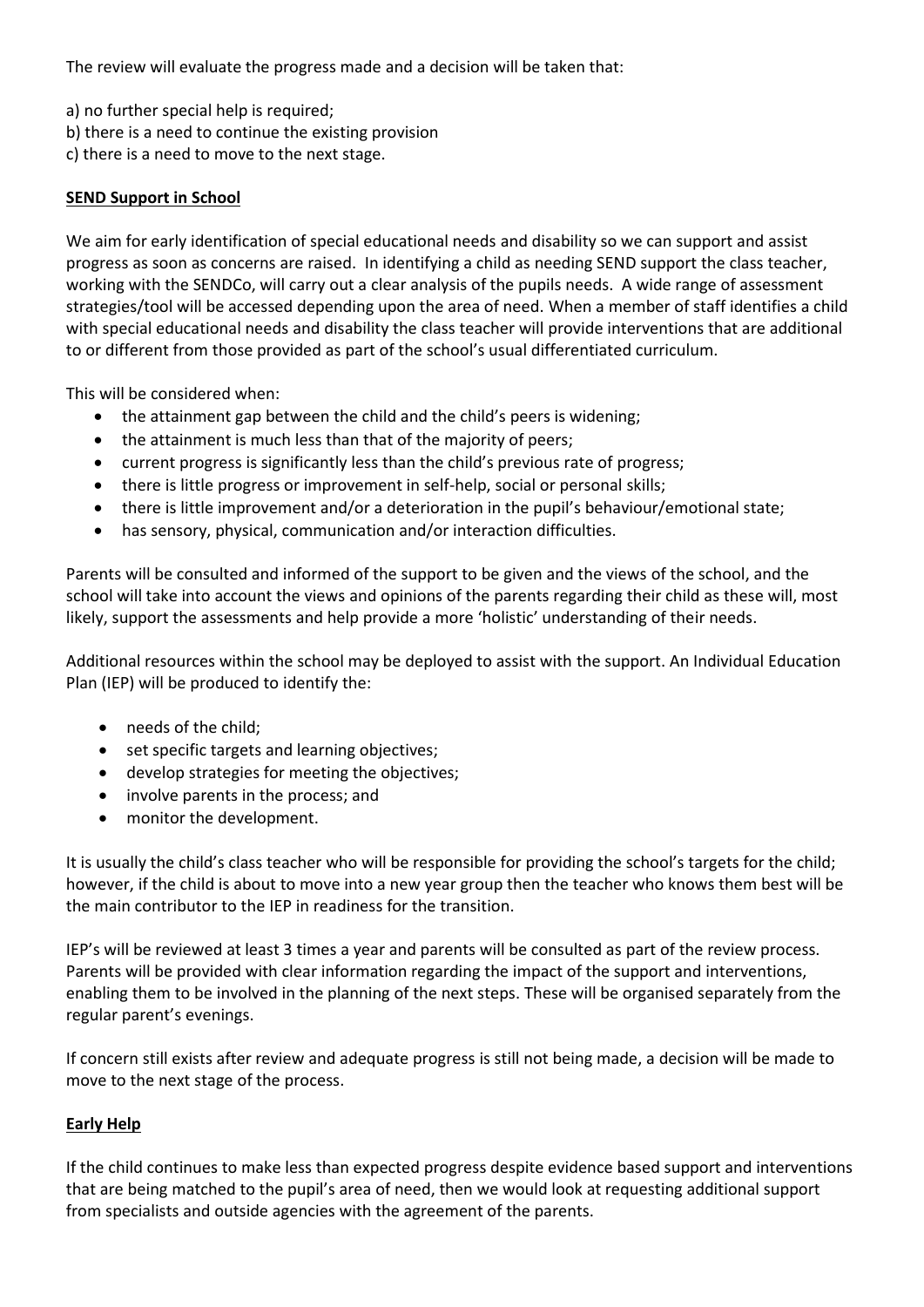External support services that will usually see the child in school so that they can:

- advise teachers on new IEPs with fresh targets and accompanying strategies;
- provide more specialist assessments that can inform planning and the measurement of a pupil's progress
- give advice on the use of different strategies or materials;
- in some cases, provide support for particular activities,
- review evidence of attainment and rate of progress,
- advice upon target setting, planning and support,
- suggestions of particular resources and strategies to suit the child's individual needs,
- advice on other agencies and support services.

Early Help will be considered if, despite receiving support under SEND Support in school, the child:

- continues to make little or no progress;
- continues working at National Curriculum levels substantially or behavioural difficulties which substantially and regularly interfere with the child's own learning or that of the class.
- has sensory or physical needs and requires additional specialist equipment or regular advice or visits by a specialist service:
- has on-going communication or interaction difficulties that impede the development of social relationships and cause substantial barriers to learning;

## **Statutory Assessment**

A very few children, for whom Early Help has not proved sufficiently effective over at least a six month period, will be considered by the school for a request for statutory assessment.

Parents will be consulted on the school's decision to apply for a formal assessment. Parents also have the right to request statutory assessment at this stage.

Further details of funding is available from the SEN Officer at Cumbria County Council or on the website <http://www.cumbria.gov.uk/childrensservices/schoolsandlearning/ils/specialeducationalneeds/> <http://localoffer.cumbria.gov.uk/kb5/cumbria/fsd/home.page>

### **Admission Arrangements**

The school's normal admission procedures will follow for any pupil, regardless of need.

The school aims to meet the needs of all children who wish to attend and the Head Teacher will liaise with parents and the School Governors in cases where additional provision is required.

# **Facilities**

The school has ensured an access lift to the EYFS class and has a toilet that is suitable for wheelchair access.

# **Allocation of Resources**

Any funding to support a special need is deployed appropriately through resources or staffing.

### **Identification, Assessment and Review Procedures**

Identification of a special educational need may result from concerns raised by:

- Any member of staff
- Assessment data
- $\bullet$  SENDCo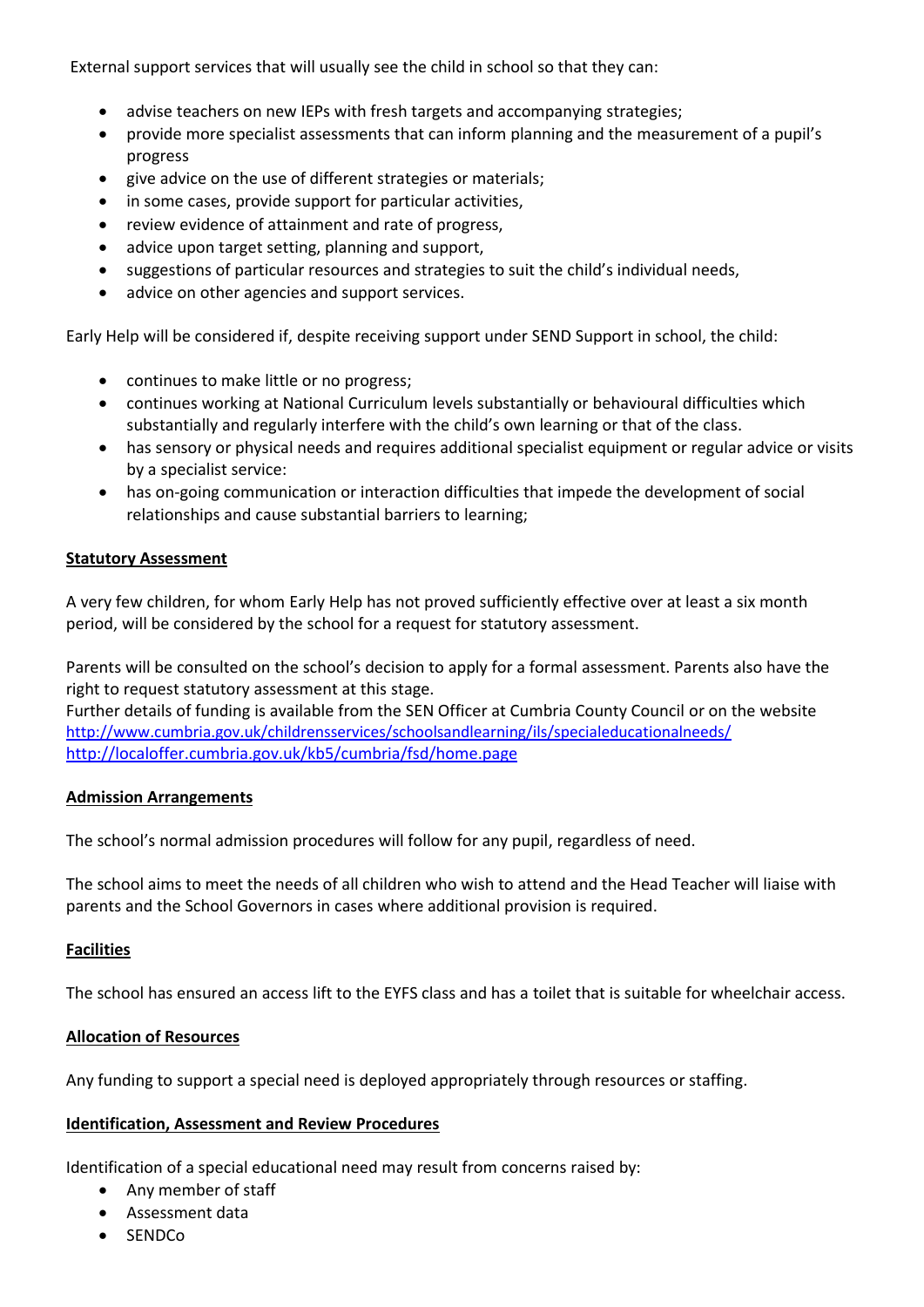Parents

Internal reviews will take place as part of the on-going assessment procedure and review of children's progress will take place with parents at set times. Parents will be invited to review pupil progress during the year.

# **Access to the Curriculum**

Teachers use a wide range of strategies to enable children to access all National Curriculum subjects and Religious Education. Work is matched to ability levels and where necessary support is given through individual/group support. Resources are also matched to the child's needs. If necessary, specialist resources are used to support individual children e.g. writing aids. The decision to support in class or withdraw is determined by the learning activity and the child's needs. Short withdrawal periods may be necessary to enable the child to meet his/her individual targets. The child's self-perception will be of paramount concern when considering withdrawal or 'in class support'.

# **Integration of Pupils with SEND**

The integration of pupils with Special Educational Needs and Disability is of high priority in the school. The school will take all steps, in consultation with parents, to enable children to participate in all areas of school life. The social integration of pupils is vital and the ethos of the school is one in which all children are valued. Each individual case will be examined if and when integration proves to have some obstacles attached to it and strategies developed to deal with those instances. Integration in all areas of school life including access to extra-curricular activities and school visits are included.

## **SEND In-Service Training**

The school will provide training for staff on the criteria for recognising and developing strategies for dealing with children who are identified as having Special Educational Needs and Disability.

In-house training on recognised need, raising children's self-esteem and writing specific targets is included in INSET days/staff development sessions.

# **Use of External Support Services**

The school uses a range of external support agencies to support children with SEND. These include:

- Educational Psychologist
- Outreach Schools and Services

The school also liaises with or requests support from Links with Health, Social Services and voluntary organisations when it is felt that this will be of direct benefit to the child. The school also has close links with the school's medical officer, the school nurse and CAMHS. Regular meetings are held with support agencies.

Parents will be notified of all requests to involve outside agencies before contact is made.

# **Partnership with Parents**

The school aims to keep parents involved in their child's progress and supporting work with children at home. Parents are kept informed on an informal and formal basis. Written reports and face to face parents' evenings are held three times a year.

The school welcomes involvement with parents in the process of reviewing children's needs.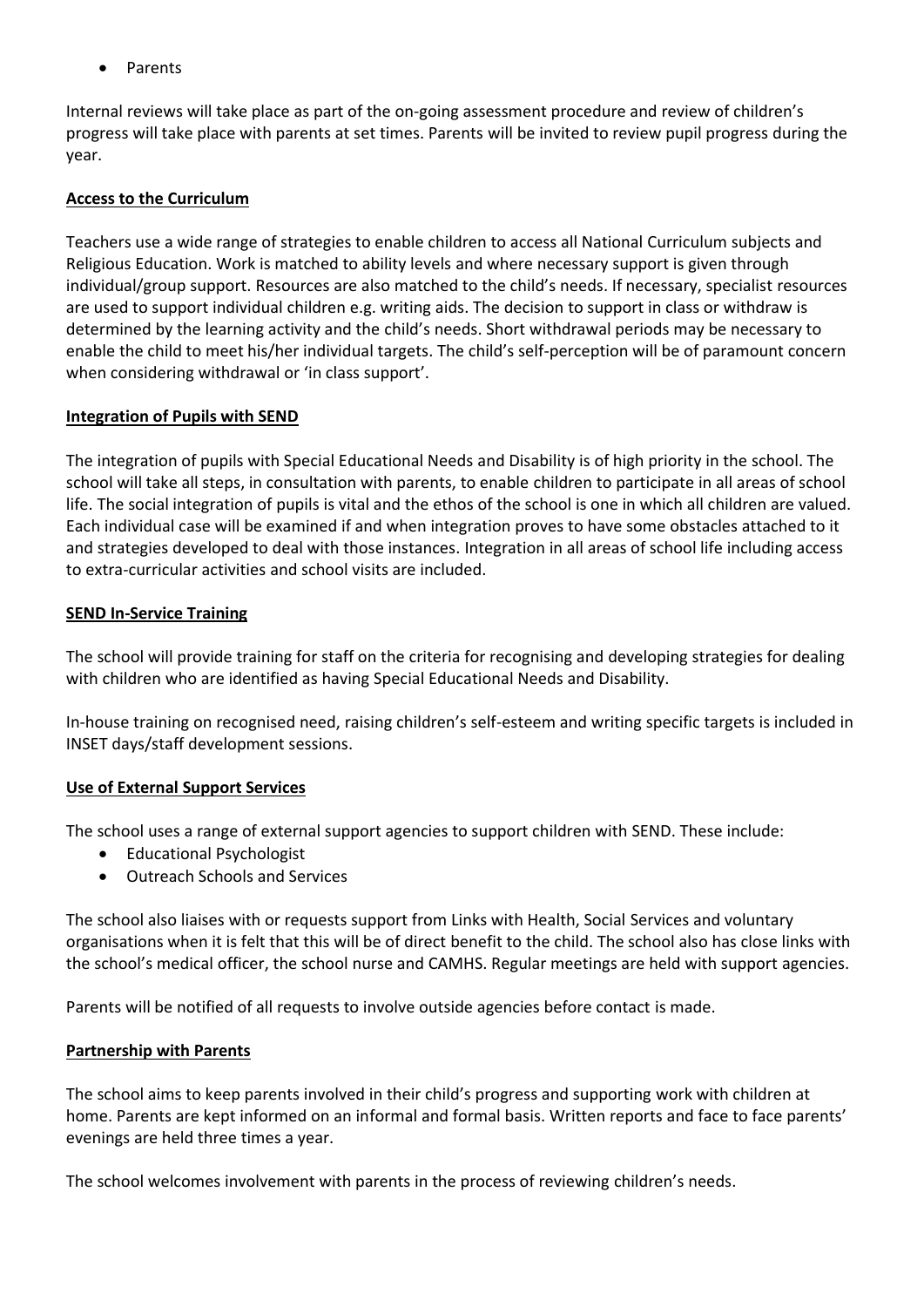Parents undergoing the stages of statutory assessment will be informed of the named persons and the process involved. Where appropriate, parents will be advised of Cumbria Information, Advise and Support Service.

Cumbria Information, Advice and Support Service will help parents, carers and young people to prepare for meetings with schools or the Local Authority and practically support them at the meetings in an appropriate and impartial manner. They can also signpost to other relevant support networks. https://www.cumbria.gov.uk/childrensservices/schoolsandlearning/ils/parentpartnership/default.asp

Where parents have difficulty in accessing information due to language or literacy difficulties the school will take steps to arrange for appropriate support to be provided.

# **Links with Other Schools and Transition between and Beyond School**

The school ensures close liaison with local secondary schools and staff meet to discuss the transfer process for all children especially those with Special Educational Needs and Disability. Records of children's progress, attainment and IEPs are transferred to school on departure. Secondary School SEND Coordinators will be involved in the transfer process.

# **Criteria for Evaluating the School's Special Educational Needs and Disability Policy**

The Policy will be evaluated annually and governors will consider the ways in which the school identifies and assesses children with special educational needs and disability, the quality of provision, monitoring arrangements and the use of external agencies. SEND data and comparative whole school data will be analysed by senior leaders in school and presented to governors for review on an annual basis.

# **Complaints**

Concerns should first be addressed with the class teacher in an attempt to resolve the difficulties. The second stage of the process would be to contact the SENDCo. The parent may also approach the Head Teacher and subsequently the governing body.

If the parent feels the matter remains unsolved then they may apply to the Cumbria County Council using their complaints procedure.

If parents wish to appeal against the Cumbria County Council decision relating to a statutory assessment then they have recourse to the Special Educational Needs and Disability Tribunal.

**Useful Contacts** British Dyslexia Association 0118 966 2677 [www.bdadyslexia.org.uk/](http://www.bdadyslexia.org.uk/)

National Autistic Society 020 78332299 <https://www.autism.org.uk/>

Dyspraxia Foundation 01462 454986 <https://dyspraxiafoundation.org.uk/>

Special Educational Needs and Disability Liaison Officer Cumbria County Council